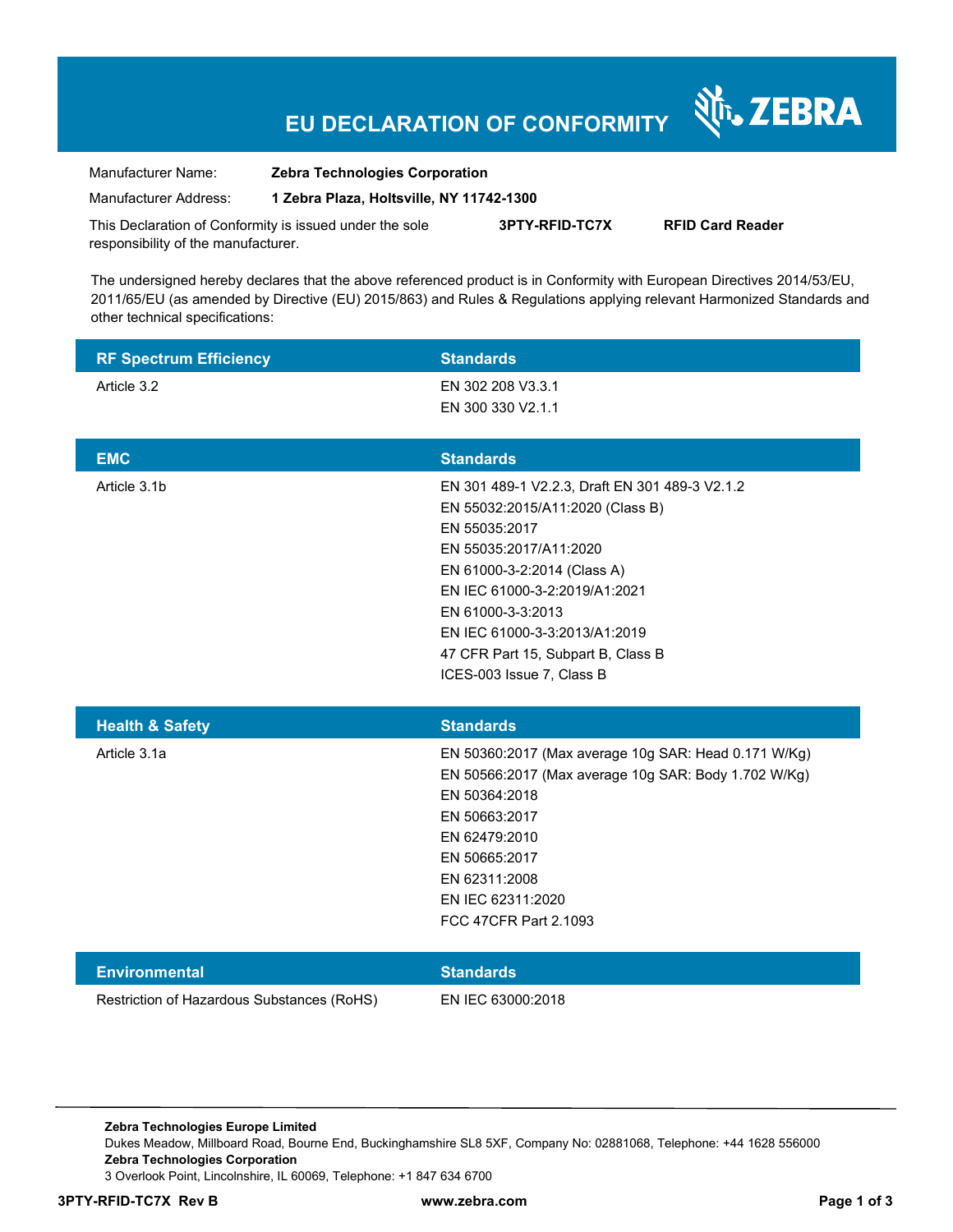# **EU DECLARATION OF CONFORMITY**

With regard to Directive 2014/53/EU, the conformity assessment procedure referred to in Article 17.2(b) and detailed in Annex III has been followed with the involvement of the following Notified Body for Articles 3.1a, 3.1b and 3.2: **CTC advanced GmbH**, Untertürkheimer Str. 6 – 10 66117 Saarbrücken, Germany

EC-Type Examination Certificate number: T818938N-01-TEC

#### **Signed on behalf of Zebra Technologies Corporation**

Place: Bourne End

*(Signature of authorized person)* Date of Affixing the CE Mark: 15 November 2021 Marco Belli Rev: B مساحة المستوى المستوى المستوى المستوى المستوى المستوى المستوى المستوى المستوى المستوى المستوى المستوى المستوى المستوى المستوى المستوى المستوى المستوى المستوى المستوى المستوى المستوى المستوى المستوى المست Sr. Manager, Regulatory Date: 10 December 2021

र्शे<sub>ि</sub> ZEBRA

**Zebra Technologies Europe Limited**  Dukes Meadow, Millboard Road, Bourne End, Buckinghamshire SL8 5XF, Company No: 02881068, Telephone: +44 1628 556000 **Zebra Technologies Corporation**  3 Overlook Point, Lincolnshire, IL 60069, Telephone: +1 847 634 6700